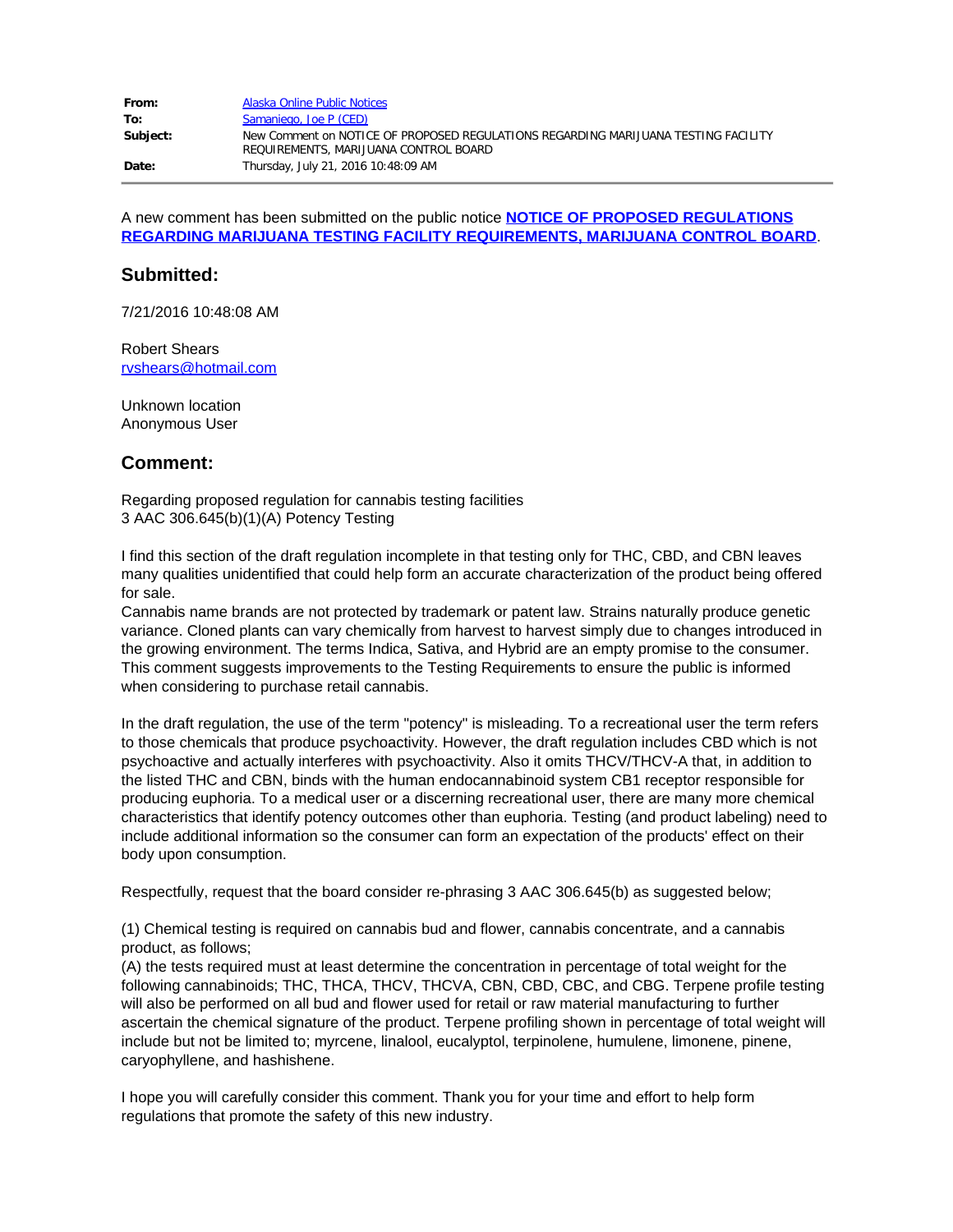Sincerely,

Robert Shears PO Box 2001 Barrow, Alaska 99723

You can review all comments on this notice by [clicking here.](http://aws.state.ak.us/OnlinePublicNotices/Notices/Comments.aspx?noticeId=182156)

[Alaska Online Public Notices](http://notice.alaska.gov/)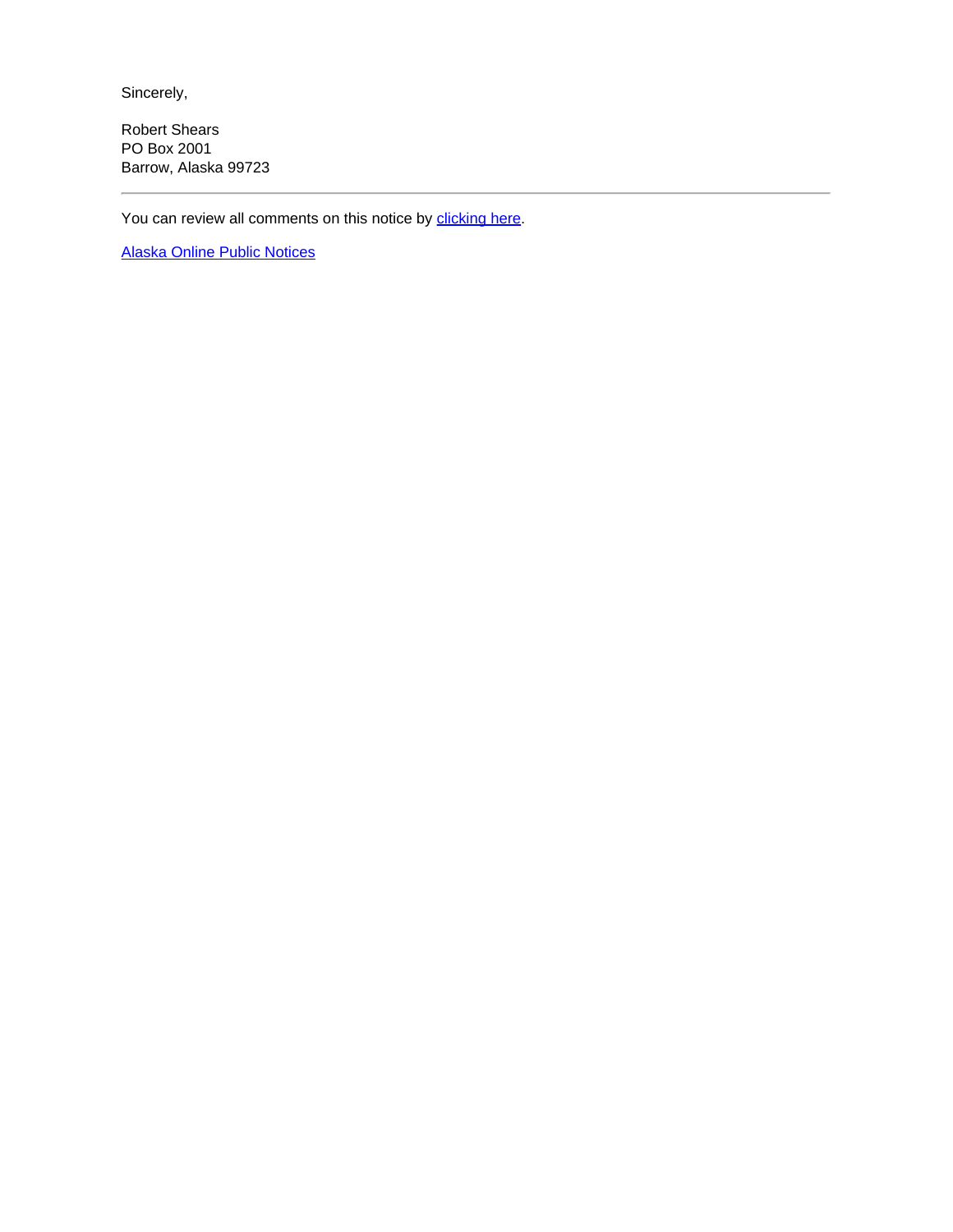| From:    | Alaska Online Public Notices                                                                                                                                                                         |
|----------|------------------------------------------------------------------------------------------------------------------------------------------------------------------------------------------------------|
| To:      | Samaniego, Joe P (CED)                                                                                                                                                                               |
| Subject: | New Comment on SUPPLEMENTAL NOTICE OF PROPOSED REGULATIONS REGARDING EXTENSION OF PUBLIC<br>COMMENT PERIOD FOR MARIJUANA TESTING FACILITY REQUIREMENTS REGULATIONS MARIJUANA CONTROL<br><b>BOARD</b> |
| Date:    | Thursday, August 04, 2016 9:18:43 AM                                                                                                                                                                 |

A new comment has been submitted on the public notice **[SUPPLEMENTAL NOTICE OF PROPOSED](http://notice.alaska.gov/182190) [REGULATIONS REGARDING EXTENSION OF PUBLIC COMMENT PERIOD FOR MARIJUANA](http://notice.alaska.gov/182190) [TESTING FACILITY REQUIREMENTS REGULATIONS MARIJUANA CONTROL BOARD](http://notice.alaska.gov/182190)**.

# **Submitted:**

8/4/2016 9:18:42 AM

Justin Roland [dreamgreenak@gmail.com](mailto:dreamgreenak@gmail.com)

Unknown location Anonymous User

# **Comment:**

I'm very concerned with the current benzene testing limit at 0.25 I have worked in the cannabis industry for quite some time now and this level will NOT allow any test to be passed on anything extracted by butane which is one of the more commonly used method of extraction. This level needs to be at least 1ppm. If you would look at all the other states that have legalized cannabis there benzene level is set at 1ppm. I find it very odd that ours is set at 0.25ppm, this would completly block and not allow anyform of butane to pass a test and would fail alot of cannabis concentrate or edible product that would be perfectly fine for the market. Please allow the change in the Benzene testing section going from 0.25ppm to 1ppm this will help a starting industry to succeed.

Thanks

Justin R.

You can review all comments on this notice by [clicking here.](http://aws.state.ak.us/OnlinePublicNotices/Notices/Comments.aspx?noticeId=182190)

[Alaska Online Public Notices](http://notice.alaska.gov/)